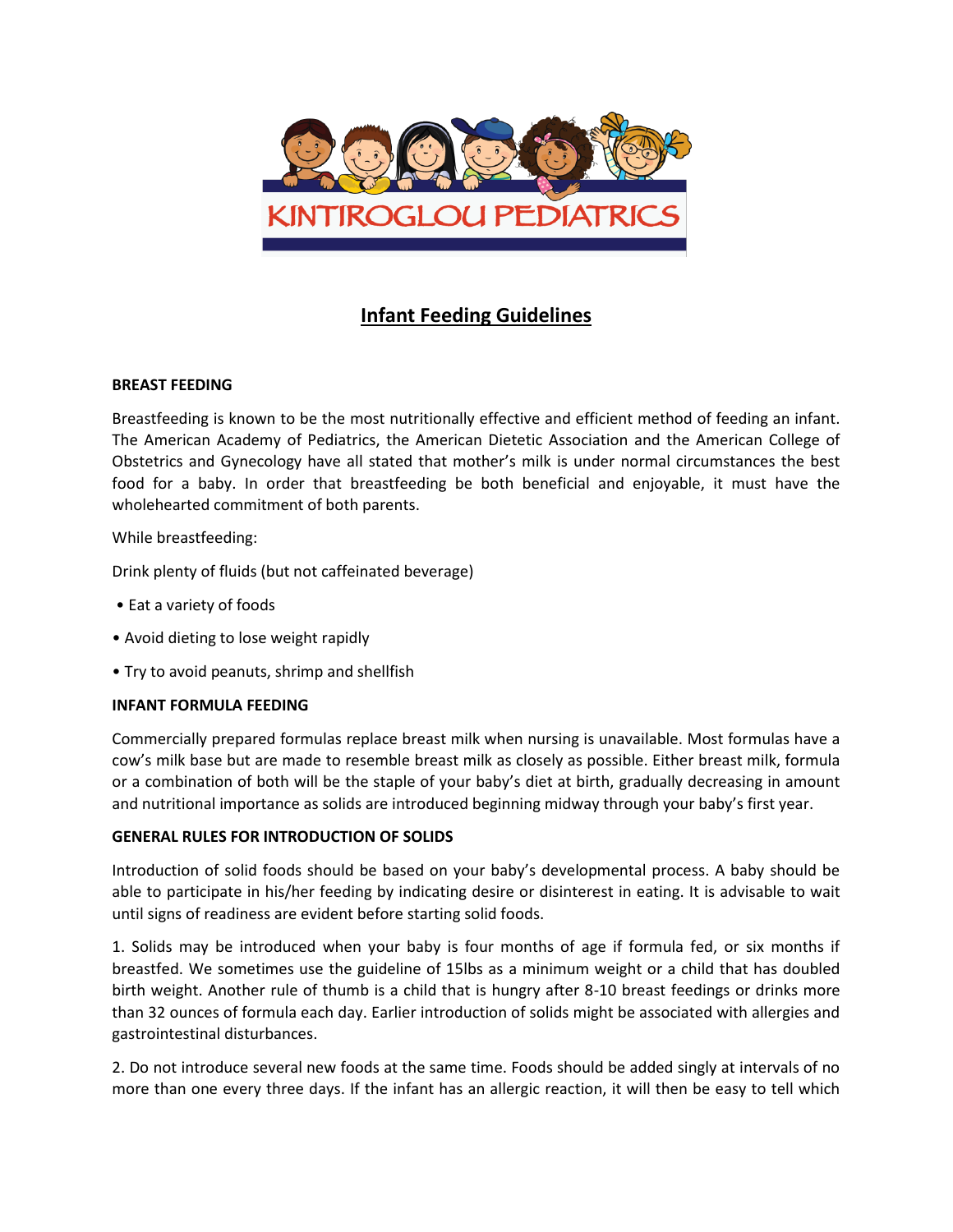food is the culprit. Begin by giving one or two teaspoons of food and gradually increase the amount. Common signs of an allergic reaction are diarrhea, vomiting, hives, and excessive irritability.

3. Never add semi solid to your baby's bottle unless directed to do so. Sometimes we may recommend putting cereal in the bottle for certain specific situations but on the whole is not a good idea.

4. Between 10-12 months, gradually delete strained foods and add appropriate table foods.

5. Commercial and homemade baby foods are equally acceptable. Do not add salt/pepper to your baby's food and limit the amount of desserts offered.

6. Avoid products with nitrates (cold cuts, hot dogs) artificial colors and additives.

7. It is not advisable to give cow's milk to your child during the first year.

Foods that may cause an allergic reaction and should be avoided in infancy include egg whites, seafood, chocolate, citrus fruits, tomatoes and peanuts. Honey is another food that should be avoided as it may contain botulism spores. However, it is ok to give honey as an ingredient in processed foods (ex: honey graham crackers).

# **INTRODUCTION OF SOLIDS AT MONTHLY INTERVALS**

When is your baby ready?

DEVELOPMENT-Usually at this age babies can suck and swallow in a coordinated fashion.

FOOD-Breast milk/formula 5-8 times a day or on demand. Solids are not recommended.

#### FOUR TO SIX MONTHS:

When is your baby ready?

DEVELOPMENT-Usually at this age the child can swallow non-liquid food, transfer food from front of tongue to back of mouth, begin to grasp and sit with support, have control of head and body movements, and may take solids from a spoon.

FOOD-Breast milk or Formula. At 4 months fortified cereal; rice cereal is usually recommended as the very first food because it is less allergenic. Rice, oatmeal and barley cereal made by both Gerber and Beechnut are iron and calcium fortified. This is important for children in the first two years of life. Begin with 1 tablespoon cereal mixed with 2 tablespoons breast milk/formula to an applesauce consistency. Increase thickness and amount up to 3-6 tablespoons divided in two feedings a.m. /p.m. At 5 months strained fruit such as peaches, pears, applesauce or bananas served in two divided feedings, a.m. and p.m. (1-3 tablespoons each feeding). Stage 1 foods are ok at this time. S

#### SIX TO EIGHT MONTHS:

#### When is your baby ready?

DEVELOPMENT-Usually at this age the child can indicate a desire for food by opening his/her mouth and leaning forward, can lean back and turn away when disinterested, chewing movements and teething begin, hand coordination improves, the child may sit up without support, start some form of crawling, scooting or rolling, may hold a bottle or a cup, drink from a sipper cup with help and usually have good control of head and body movements.